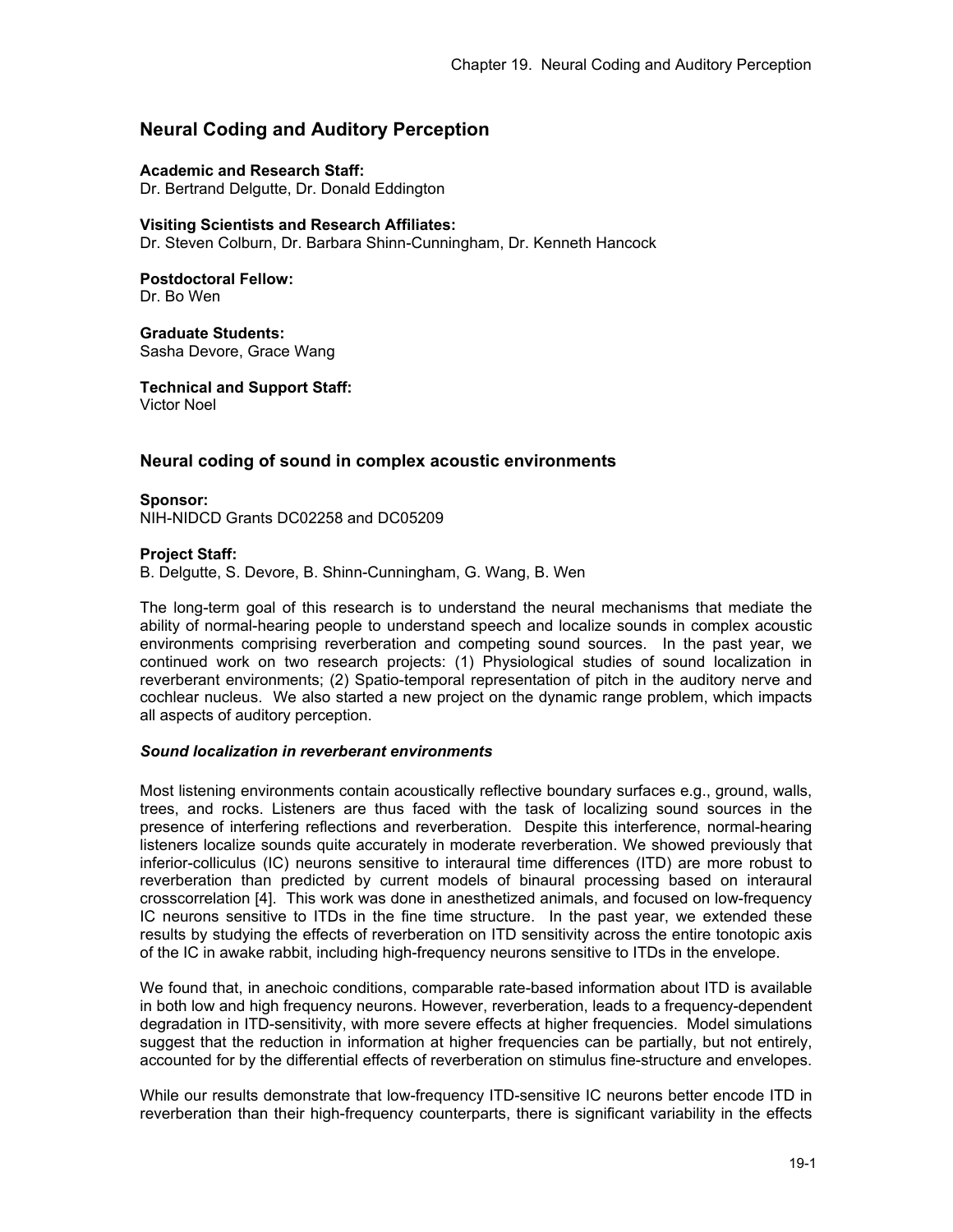#### Chapter 19. Neural Mechanisms for Auditory Perception

of reverberation across the population of low-frequency neurons. Neurons in the IC also display a wide variety of temporal response patterns to tones and noise. Notably, many neurons fire more action potentials in the earlier portions of the stimulus than in later portions, a feature termed spike rate adaptation. Because reverberant energy builds up over time following the onset of a stimulus, we hypothesized that spike rate adaptation may enhance directional coding of reverberant sounds i.e. that units which adapt more rapidly to a sustained stimulus will more faithfully encode the true source ITD. This hypothesis was supported by the finding of a significant correlation between a measure of spike rate adaptation and the degree to which neural responses to reverberant stimuli deviate from predictions of a neuron model based on interaural correlation averaged over the entire stimulus duration [5].

Our finding that neural sensitivity to ITD in stimulus envelopes is degraded more by reverberation than sensitivity to ITD in stimulus fine structure has implications for bilateral cochlear implant processing strategies. Namely, current strategies that encode ITDs in the amplitude envelope of modulated pulse trains may provide listeners with relatively poor spatial information in natural listening environments. Improved spatial acuity in bilateral implantees may be achieved by developing strategies that encode ITDs in the fine-structure.

### *Spatio-temporal representation of the pitch of complex tones*

We have previously shown that the auditory nerve (AN) contains spatio-temporal cues to the resolved harmonics of a complex tone that are more robust to variations in stimulus level than traditional rate-place cues and could potentially be used in pitch extraction [2]. To investigate whether these cues are extracted by central neurons, we recorded from single units in cochlear nucleus (CN) of anesthetized cats.

To characterize the spatio-temporal sensitivity of CN neurons, we used transient complex stimuli ("Huffman sequences") designed to manipulate the relative timing between AN fibers tuned to neighboring frequencies [1]. CN neurons were said to be phase-sensitive (PS) if their rate response changed more with Huffman phase manipulations than do AN fibers at comparable stimulus levels. About one-third of our CN neurons were PS; a majority of these (consisting mostly of primary-like and chopper units) preferred the stimulus that excited AN fibers less coincidently. Five PS units (one primary-like-with notch, one onset, and three low-frequency phase-lockers) behaved as predicted for cross-frequency coincidence detectors.

We hypothesized that PS CN neurons would have rate representations of pitch similar to spatiotemporal representations in the AN if they extracted the spatio-temporal pitch cues. To test this hypothesis, we recorded responses of CN units to harmonic complex tones with missing fundamentals. We found a few CN units that maintained salient pitch cues at high stimulus levels. However, on average, the units that were not PS had more robust rate representations of pitch than AN fibers and PS units, contrary to our hypothesis. Thus, even though there exist CN units that better represent the pitch percept of complex tones than do AN fibers, there is no evidence for a correlation between spatio-temporal sensitivity and robust rate cues to pitch.

## *Rapid dynamic range adaptation to sound level statistics in the auditory nerve*

Human hearing covers a vast range of sound levels (100-120 dB) with nearly constant discrimination ability across the entire range. In contrast, the firing rates of most auditory neurons only change with sound level over a narrow dynamic range (20-40 dB). Recently, Dean et al. [3] have shown that rate responses of midbrain auditory neurons adapt to the distribution of levels in the stimulus by shifting their dynamic range towards the most frequently occurring levels. We investigated whether such dynamic range adaptation also occurs in primary auditory neurons.

We measured rate-level functions of auditory-nerve (AN) fibers in anesthetized cats using 50-ms tones and broadband noise presented with no inter-stimulus silent intervals. The distribution of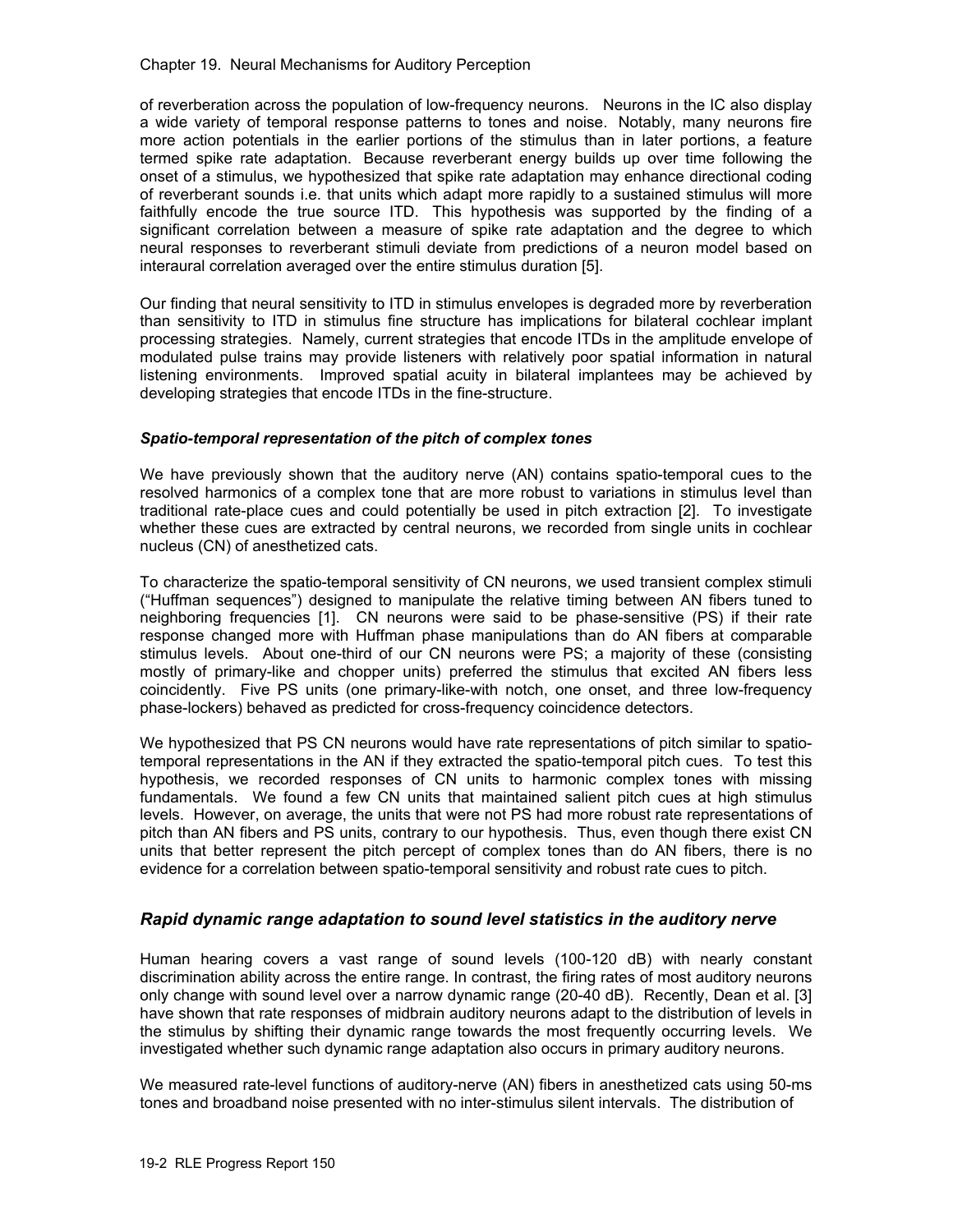stimulus levels always spanned 75 dB, but contained a 12-dB wide high-probability region (HPR, 80% probability) whose mean level was systematically varied. We found that the dynamic range of AN fibers shifts nearly linearly with the HPR mean level at a rate ranging from 0.1 to 0.5 dB/dB. However, the benefits of these dynamic range shifts for level coding were partially offset by decreases in both the maximum firing rates and the slopes of rate-level functions with increasing HPR mean level. In order to quantify the precision of level coding, we computed the Fisher information for our entire population of AN fibers in response to broadband noise. The maximum of the Fisher information (representing maximum level sensitivity) shifted nearly linearly with HPR mean level at a rate of 0.26 dB/dB, resulting in enhanced coding accuracy within the HPR.

We also investigated the dynamics of dynamic range adaptation by using sound stimuli whose HPR mean level alternates between two different values every 5 sec. The time constants of dynamic range adaptation ranged from 30 ms to 3 sec, and were about 3 times shorter when switching from low to high levels than vice-versa.

The observation of dynamic range adaptation in the auditory nerve demonstrates rapid adaptive processing in the auditory periphery that improves coding accuracy of the most relevant levels in the acoustic environment. These dynamic range shifts are nevertheless smaller than those observed in the midbrain, suggesting that additional adaptation may also occur at intermediate processing stages in the brainstem.

## **References**

- [1] L.H. Carney, "Sensitivities of cells in the anteroventral cochlear nucleus of cat to spatiotemporal discharge patterns across primary afferents," *J. Neurophysiol.* 64: 437-456 (1990).
- [2] L. Cedolin and B. Delgutte. "Spatio-temporal representation of the pitch of complex tones in the auditory nerve," in *Hearing – From Basic Research to Applications,* Kollmeier B, Klump G, Hohmann V, Langemann U, Mauermann M, Upperkamp S, Verhey J (eds), Springer: New York, pp. 61-70 (2007).
- [3] Dean, N.S. Harper, and D. McAlpine. "Neural population coding of sound level adapts to stimulus statistics," *Nat Neurosci.* 8:1684-9 (2005).
- [4] Devore, A. Ihlefeld, B.G. Shinn-Cunningham, and B. Delgutte. "Neural and behavioral sensitivities to azimuth degrade similarly with distance in reverberant environments," in *Hearing – From Basic Research to Applications,* Kollmeier B, Klump G, Hohmann V, Langemann U, Mauermann M, Upperkamp S, Verhey J (eds), Springer: New York, pp. 505- 516 (2007).
- [5] K.E. Hancock and B. Delgutte. "A physiologically based model of interaural time difference discrimination," *J Neurosci.* 24:7110-7 (2004).

## **Publications**

### **Journal Articles, Published or in press**

C.V. Seshagiri and B. Delgutte. "Responses properties of neighboring neurons in auditory midbrain for pure tone stimulation: A tetrode study," *J. Neurophysiol.* **98**:2058-2073 (2007).

E. Larsen, L. Cedolin, and B. Delgutte. "Pitch representations in the auditory nerve: Two concurrent complex tones," *J. Neurophysiol.*, in press.

### **Book Chapters**

L. Cedolin and B. Delgutte. "Spatio-temporal representation of the pitch of complex tones in the auditory nerve," in *Hearing – From Basic Research to Applications,* Kollmeier B, Klump G, Hohmann V, Langemann U, Mauermann M, Upperkamp S, Verhey J (eds), Springer: New York, pp. 61-70 (2007).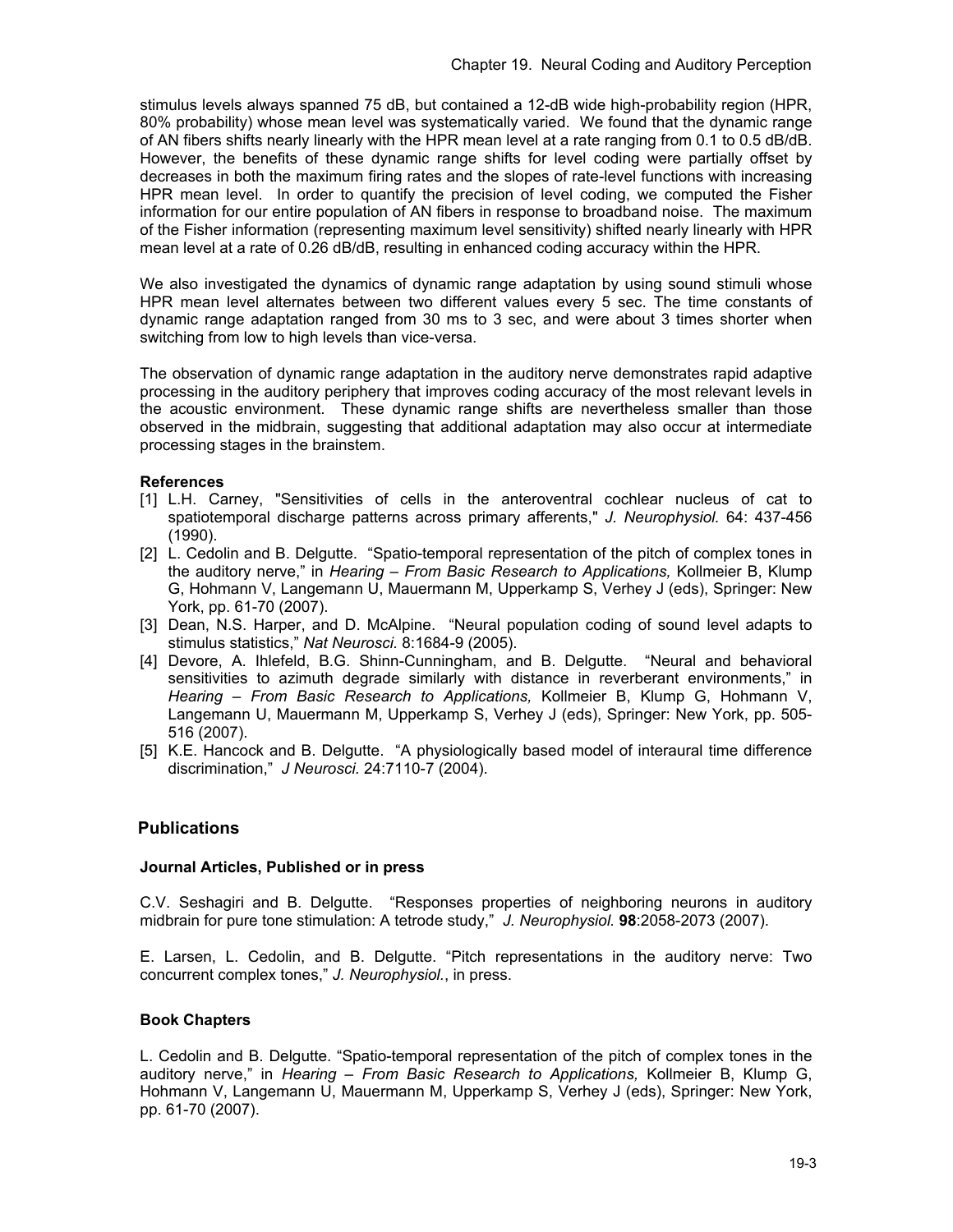S. Devore, A. Ihlefeld, B.G. Shinn-Cunningham, and B. Delgutte. "Neural and behavioral sensitivities to azimuth degrade similarly with distance in reverberant environments," in *Hearing – From Basic Research to Applications,* Kollmeier B, Klump G, Hohmann V, Langemann U, Mauermann M, Upperkamp S, Verhey J (eds), Springer: New York, pp. 505-516 (2007).

K.E. Hancock. "A physiologically-based rate code for interaural time differences predicts bandwidth-dependent lateralization," in *Hearing – From Basic Research to Applications,* Kollmeier B, Klump G, Hohmann V, Langemann U, Mauermann M, Upperkamp S, Verhey J (eds), Springer: New York, pp 389-398 (2007).

### **Meeting Papers**

S. Devore and B. Delgutte. "Neural Sensitivity to ITD in reverberant environments," Eastern Auditory Retreat, New York, NY, June 2007.

S. Devore and B. Delgutte. "Effect of reverberation on neuronal sensitivity to fine time structure and envelope ITD in the inferior colliculus of awake rabbit," Abstract 868, Association for Research in Otolaryngology, Phoenix, AZ, February 2008.

G.I. Wang and B. Delgutte. "Spatio-temporal representation of the pitch of complex tones in the auditory nerve and cochlear nucleus," Abstract 823, Association for Research in Otolaryngology, Phoenix, AZ, February 2008.

B. Wen, G.I. Wang, I. Dean, and B. Delgutte. "Dynamic range of auditory nerve fibers rapidly adapts to sound level statistics," Eastern Auditory Retreat, Baltimore, MD, June 2008.

## **Bilateral Cochlear Implants: Physiological and Psychophysical Studies**

#### **Sponsor:**

NIH-NIDCD Grants DC05775 and DC05209

### **Project Staff:**

B. Delgutte, D.K. Eddington, K.E. Hancock, H.S. Colburn, V. Noel

Bilateral cochlear implantation is becoming increasingly common with the goal of restoring the functional benefits of binaural hearing, including accurate sound localization and improved speech reception in noise. While most wearers of bilateral cochlear implants benefit, they have difficulty processing interaural time differences (ITD), which provide the greatest binaural benefits in normal-hearing listeners. The overall goal of this project is to give a detailed, quantitative characterization of sensitivity to ITD with bilateral cochlear implants by means of closelyintegrated psychophysical, neurophysiological and modeling studies. Over the past year, we developed a neuronal population model of ITD sensitivity with bilateral cochlear implants aimed at making predictions of psychophysical performance. We also initiated neurophysiological studies investigation the effect of binaural experience on ITD sensitivity.

#### *Population model of inferior colliculus neurons*

In normal hearing, ITD acuity for broadband stimuli is best on the midline  $(ID = 0)$  and degrades as the reference ITD moves laterally. This trend is captured by a population model of ITD discrimination based on IC data from normal-hearing cats [1]. The model includes realistic distributions of best frequency and best ITD. In the model as in the data, the rising slopes of rate-ITD curves tend to align near the midline because the best ITD is correlated with the width of ITD tuning across the population [1]. This correlation is likely to be partly dependent on cochlear mechanics, which influences both sharpness of tuning and best ITD, through the effects of bandpass filtering and disparities in traveling wave delays, respectively. Since cochlear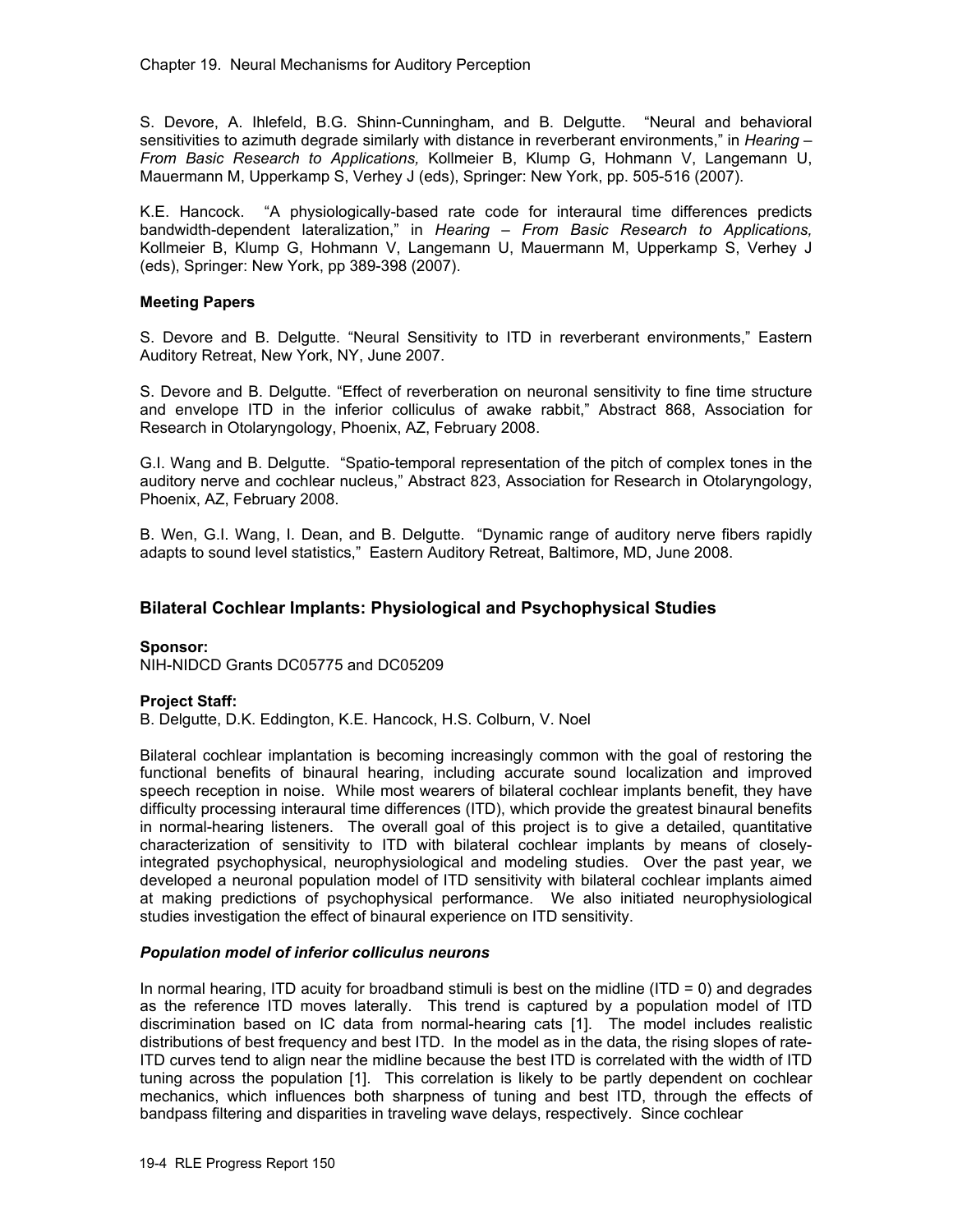processing is bypassed in cochlear implants, we hypothesized that the normal correlation between best ITD and tuning width would be disrupted, and with it the normal alignment of rate-ITD curves near the midline which leads to fine acuity.

To test this hypothesis, we modified our IC population model so that ITD tuning curves and distributions of best ITDs would match IC data from bilaterally implanted cats [2]. We also measured ITD JNDs as a function of reference ITD in two bilaterally-implanted human subjects. We found that JNDs increase as the reference ITD moves away from the midline as in normal hearing, although the mean JNDs are larger for electric hearing. A first version of the model in which best ITD and tuning widths were uncorrelated predicted nearly constant ITD acuity for all reference ITDs, consistent with our hypothesis but contrary to the psychophysical data. This failure led to a reanalysis of the IC data from bilaterally-implanted cats, which revealed that best ITD is in fact positively correlated with width of tuning, tending to position the steepest slopes of the rate-ITD curves on the midline. A modification of the model based on this new analysis brought predictions in line with the psychophysical data.

This work demonstrates that model predictions of psychophysical performance depend not only on the tuning characteristics of individual neurons (which were the same in both versions of the model) but also on the distributions of neuronal characteristics across the population. The correlation between best ITD and width of tuning observed in the IC of both normal-hearing and deafened cats may reflect an experience-dependent selection process occurring during development. If so, congenitally-deaf animals may lack this correlation. We plan to test this prediction in future experiments.

### *Effect of auditory experience on neural ITD sensitivity*

We previously showed that ITD tuning for pulse train stimuli in the IC of deafened, bilaterallyimplanted cats is similar to that found in normal hearing cats for broadband noise [2]. Yet, human wearers of bilateral cochlear implants have poorer ITD discrimination than normal-hearing subjects. A major difference between our animal model of bilateral cochlear implants and the human patients is binaural experience: While our cats have normal hearing until they are deafened just before the neurophysiological experiments, human patients often undergo long periods of deprivation of binaural experience before they receive their second implant. We hypothesized that such deprivation may degrade ITD sensitivity.

To test this hypothesis, we characterized neural ITD sensitivity in the IC of two groups of animals: (1) congenitally deaf white cats (DWC) who lose all hair cells before the onset of hearing, and therefore presumably never hear until they are bilaterally implanted; (2) acutely-deafened cats (ADC) who have normal hearing until just before the neural recordings. These two groups of animals represent the maximal contrast with respect to auditory experience.

We found sharp differences in the characteristics of IC neurons in the two groups of animals. Spontaneous activity was common in DWC, with some neurons reaching spontaneous rates as high as 60 spikes/s, whereas spontaneous activity is rare in ADC. More importantly, ITD sensitivity for low-rate pulse trains was less common and weaker in DWC than in ADC. Only 39% of neurons were considered ITD sensitive (by an ANOVA test) in DWC vs. over 80% in ADC. In some DWC neurons, each stimulus pulse produced a long lasting suppression of spontaneous activity, contrasting with the precisely timed excitatory response to each pulse typically found in ADC neurons. Nevertheless, ITD tuning in the minority of DWC neurons that were ITD sensitive could be as sharp as that found in ADC neurons.

These results support the hypothesis that deprivation of binaural experience (in this case including the neonatal period) can alter neural ITD sensitivity and suggest that the acutely deafened cats used in previous studies [2] may not provide a sufficiently realistic animal model of bilateral cochlear implants. Since DWC and ADC represent the maximum possible contrast in binaural experience, future studies need to examine the effect of timing and duration of binaural deprivation on neural ITD sensitivity.